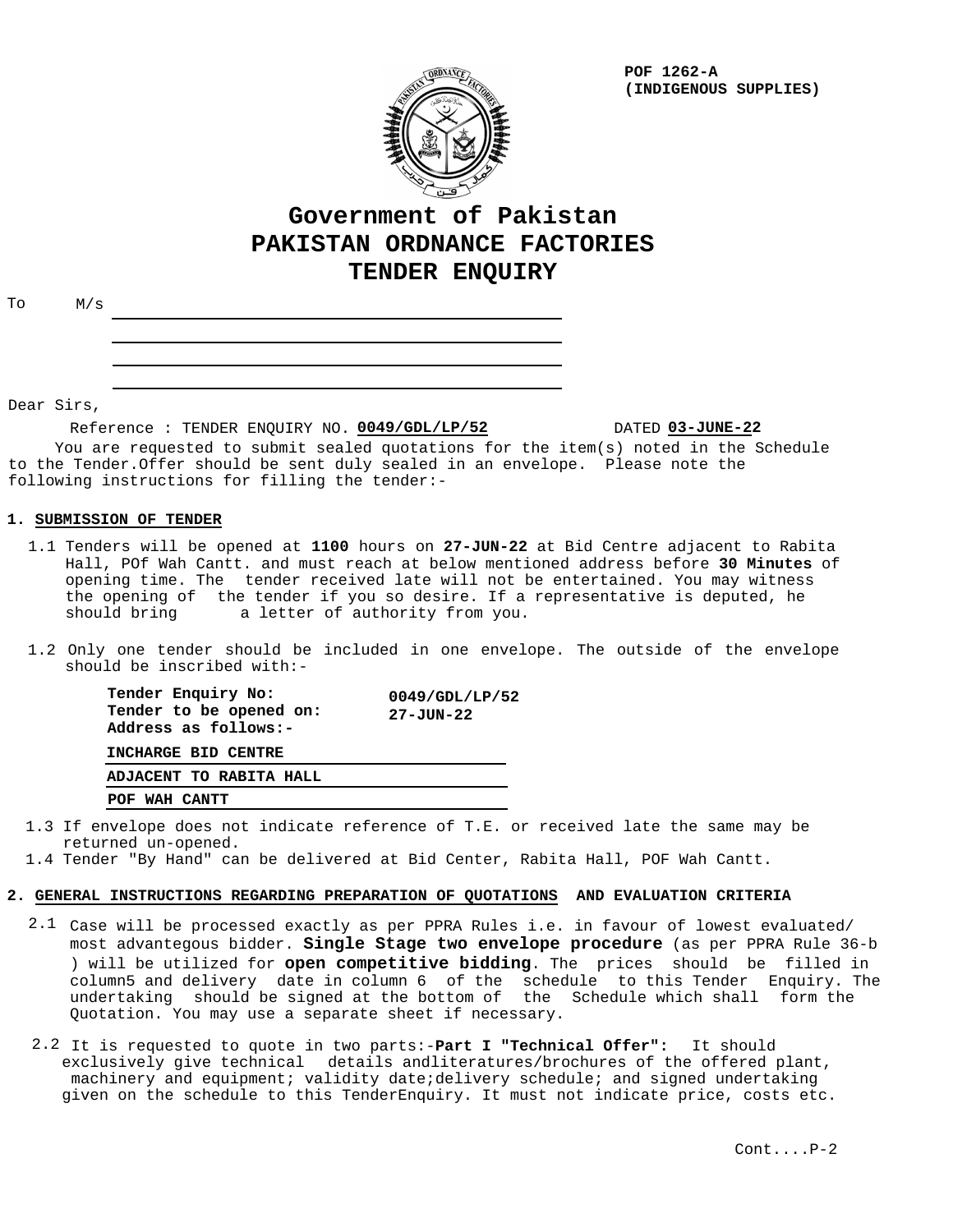**Part II "Commercial Offer":** It should indicate the commercial terms e.g.price, terms of payment, mode of payment, mode of supply.

Each part should be placed in a separate sealed cover. The envelopes should be inscribed with: Part I "Technical Quotation without Price" and Part II "Commercial Quotation with Price".

- 2.3 The quotation must remain valid for, at least 90 days from the date of opening of Commercial part of tenders.
- 2.4 The quotation should hold good for any reduced quantities without notice.
- 2.5 In the event of non-acceptance of offer, intimation may be given to the Tenderers on their request.
- 2.6 Conditional offers or alternative offers are likely to be ignored.
- 2.7 Quotations should be based on:-

F.O.R. station of dispatch basis, i.e. delivered free on rail, inclusive of packing and forwarding charges. The stores will be booked under Military Credit Note, to be provided by the purchaser.

and/or

Free delivery at POF's stores at **WAH CANTT** In this case Octroi duty, will be payable by the supplier.

- 2.8 Taxes and Duties etc. where applicable, must be shown separately, quoting refrences to Registration No. in cases of Sales Tax and relevent authority in the case of others. Offers without these clarifications and inclusive of Taxes and Duties may be ignored.
- Taxes and duties levied on or after Tender opening date or on or after the 2.9 date offer was signed and dispatched will be allowed to include in the offered rates.
- 2.10 "Suppliers will furnish a certificate, issued by Excise & Taxation deptt:, that he has cleared all Proffessional Tax payable by him" offers recieved without this certificate will be rejected.
- 2.11 Suppliers will render necessary information regarding hazardous effects on environment, of the material/products supplied by them,in their quotations and shipping/dispatch documents.
- the requisite information is not furnished on the T.E forms or offer received is not conformity with the requirement of the T.E such offer shall be ignored.  $2.12$  If

#### **3. INSPECTION**

- 3.1 Supplies shall be subject to the inspection and acceptance by the competent inspection authority nominated by the Purchaser, who will arrange it at his own cost. Inspection facilities such as tools, test equipment, instruments etc will, however, be provided by the Suppliers in accordance with the relevant specifications.
- 3.2Where considered necessary by the Purchaser, stores may be obtained on Warranty/Guarantee subject to inspection on receipt. Rejected stores will be removed and replaced with the acceptable stores by the Supplier at his own expense, within a specified time.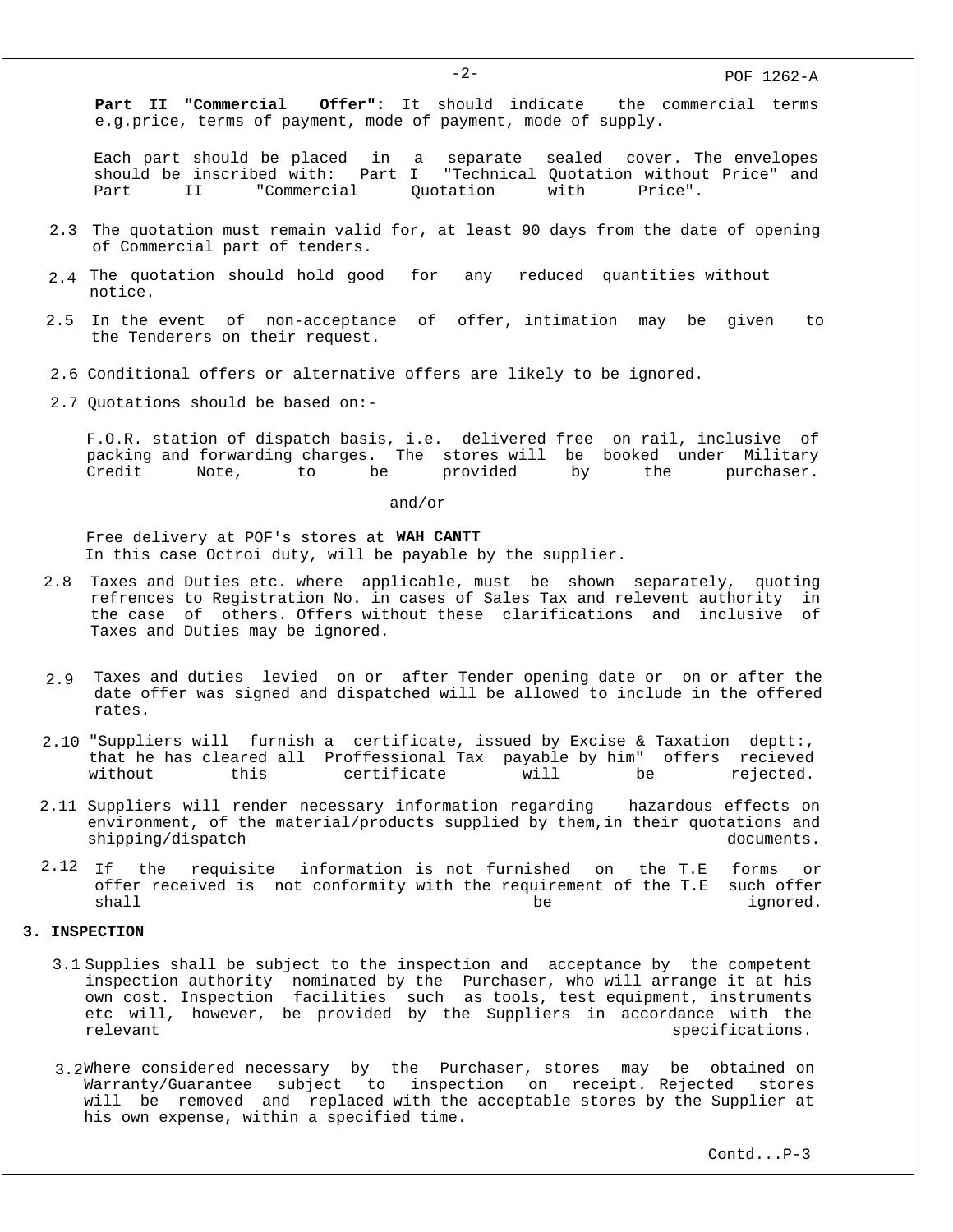## **4. TENDER FEE**

The tender must be accompanied by a non-refundable fee by means of a crossed postal order/pay order for Rs. 500/- in favour of:

#### **DIRECTOR ADMIN - POF WAHCANTT**

## **4.1 TENDER SAMPLE**

Where required, offer must accompany tender sample., strictly according to the description and specification given in Tender Enquiry. Offer not accompanied by tender sample will NOT be entertained excepting the established and reputable firms who have either previously satisfactorily supplied the same or similar stores or have submitted an acceptable sample thereof against previous T.E.

# **5. BID MONEY**

Bid Money at the rate of 2% (for registered firms) and 5% (for unregistered 5.1 firms) of the quoted value should accompany the tender in the shape of Deposit at Call Receipt/**Pay Order/Banker's Cheque**, from a scheduled Bank drawn in favour of:-

#### **GM-PP&C POF-GDL**

#### **Tenders received without Bid Money will be rejected.**

- Bid Money of the unsuccessful tenderers will be returned as soon as 5.2 the scrutiny of the tenders is completed. Bid Money of the successful tenderers will be retained untilthe contract is finalised. Bid Money will be forfeited in case the quotation is withdrawn before the expiry of its validity date. The contract of the contract of the contract of the contract of the contract of the contract of
- 5.3 State owned organizations are not required to provide Bid Money.

## **6. ACCEPTANCE OF OFFERS**

6.1 POF may reject all bids or proposals at any time prior to the acceptance of a bid or proposals, but is not required to justify grounds for its rejection. POF Shall incur no liability towards suppliers or contractors who have submitted bids or proposals.

#### **6.2 PERFORMANCE BOND**

(a) The successful bidders shall provide performance bond at the rate, prescribed by POF Board according to the value of contract, which should not exceed 10% of contract value in the form of Deposit At Call Receipt from a scheduled Bank; or, an un-conditional Bank Gaurantee valid for 12 months (03 months extendable to 12 months in case of cloth items required by Clothing Fy.)after receipt of store in POFs on a prescribed format. The performance Bond will be in favour of CMA(POF) Wah Cantt. It will be returned on satisfactory completion of contract.

If the Supplier fails to furnish the Performance Bond within the specified time, such failure will constitute a breach of the contract and the Purchaser shall be entitled to make other arrangements for purchase of the stores at the risk and expense of the Supplier.  $(h)$ 

(c) Warranty/Guarantee Certificate : The supplier will have to render warranty/Guarantee certificate for a period of (12) Months from the date of final acceptanceo store.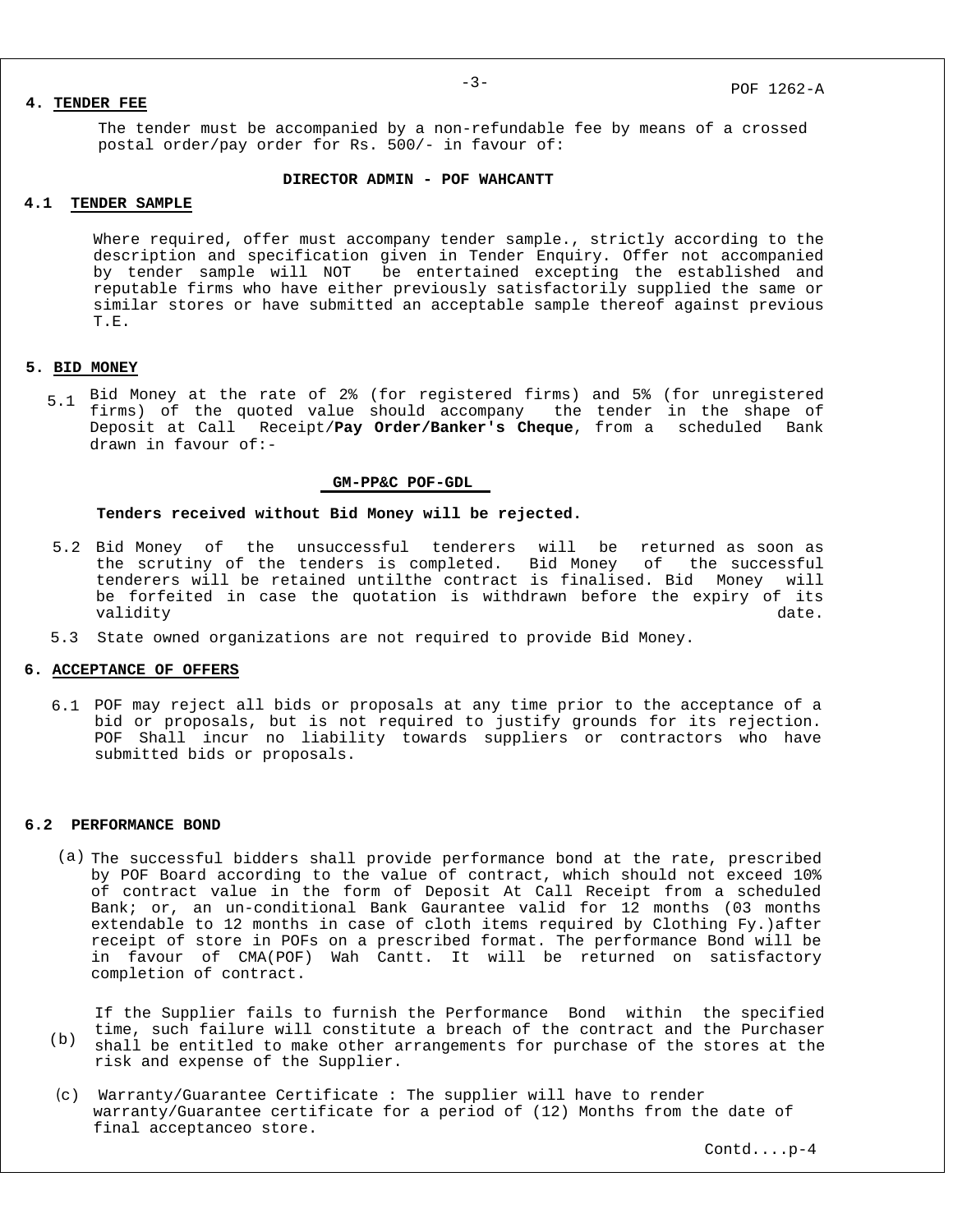6.3 Performance Bond from State owned organizations may be waived off at the discretion of the Purchaser.

# 6.4 **FAILURE TO SUPPLY THE STORES**

All deliveries must be completed by the specified date. In case of failure to deliver the stores within the scheduled time should have arisen from "Force Majeure", which the purchaser may admit as reasonable ground for further time, he will allow such additional time as he may consider to have been required by the circumantances of the case.Otherwise, he will be entitled, at his discretion, to cancel the contract; and/or claim liquidated damages upto 2% but not less than 1% of the contract price of the items and their quantities for each and every month or part of a month, beyond the specified delivery date,during which these may not be delivered, subject to a maximum of 10% of the total contract value of the particular stores which remained unsupplied either in part or in full: or,to purchase from elsewhere, the unsupplied stores at the risk and cost of the supplier.

#### 6.5 **PAYMENT**

Payment will be made by the CMA(POF) through crossed cheque on receipt/ acceptance of stores on our prescribed bill form supported by receipt voucher on part/full supply basis.

 (a)Payment of duties/Taxes including professional tax (where applicable) must be supported by proof of having paid these to concerned Govt. Taxation Deptt.

## **7. SECURITY OF INFORMATION**

The tenderer and his employees must not communicate any information relating to the sale/purchase of stores under this enquiry to any person other than the manufacturer or to any press or agent not authorised in writing by POFs to receive it.

Please return the Schedule to the Tender duly signed by the specified date,alongwith the specifications, drawings etc.if any, enclosed herewith even if you are unable to quote.

**WARNING** In case the firm abstain from making offers or fail to return/ acknowledge the tender form by the specified date on three consecutive occasions, no further tender enquiry may be issued to them and their names would liable to removed from the approved list.

Yours faithfully

**IFTIKHAR AHMAD BAJWA G.M PP&C POF GDL.**

for **PAKISTAN ORDNANCE FACTORIES**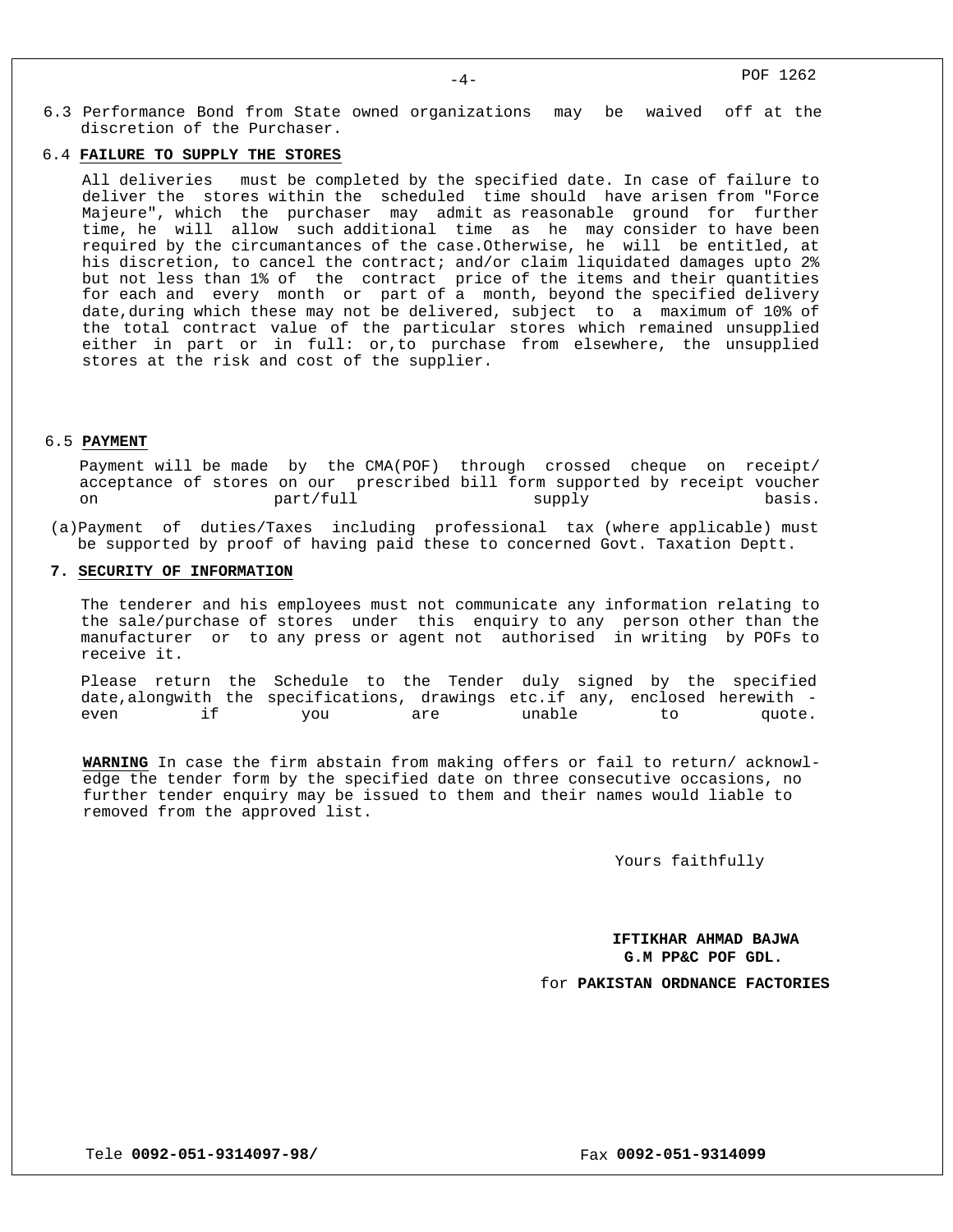### **PAKISTAN ORDNANCE FACTORIES**

**0049/GDL/LP/52 03-JUN-22 SCHEDULE TO TENDER NO.**

# **(1) FOR MATERIALS**

| (1)         | (2)                                                                                                                                                                    | (3)          | (4) | (5)                                    |          | (6)              |
|-------------|------------------------------------------------------------------------------------------------------------------------------------------------------------------------|--------------|-----|----------------------------------------|----------|------------------|
| Item<br>No. | Description with Specs. etc.                                                                                                                                           | Unit         | Qty | Price Per Unit<br>FOR or free delivery |          | Delivery<br>Date |
|             |                                                                                                                                                                        |              |     | In Figures                             | In Words | within 90 days   |
|             | 1 CHINA CLAY HS CODE: 34070090                                                                                                                                         | KG           | 4   |                                        |          |                  |
|             | 2 MULTICORE WIRE POLYETHELENE INSULATED FOR MDS<br>O/D WITH INSULATION=0.9-01MM, NO. OF<br><b>MINE</b><br>STRAND: 7MIN, COLOR: RED DEF-STAN 61-12(PART 6)              | <b>METER</b> | 150 |                                        |          |                  |
|             | 3 MULTICORE WIRE POLYETHELENE INSULATED FOR MDS<br>O/D WITH INSULATION=0.9-01MM, NO. OF<br><b>MINE</b><br>STRAND: 7MIN, COLOR: BLUE DEF-STAN 61-12(PART 6)             | <b>METER</b> | 225 |                                        |          |                  |
|             | 4 MULTICORE WIRE POLYETHELENE INSULATED FOR MDS<br>O/D WITH INSULATION=0.9-01MM, NO. OF<br>MINE<br>STRAND: 7MIN, COLOR: YELLOW DEF-STAN 61-12(PART<br>6)               | <b>METER</b> | 113 |                                        |          |                  |
|             | 5 MULTICORE WIRE POLYETHELENE INSULATED FOR MDS<br>O/D WITH INSULATION=0.9-01MM, NO. OF<br>MINE<br>STRAND: 7MIN, COLOR: WHITE DEF-STAN 61-12(PART<br>6)                | <b>METER</b> | 262 |                                        |          |                  |
|             | 6 MULTICORE WIRE POLYETHELENE INSULATED FOR MDS<br>O/D WITH INSULATION=0.9-01MM, NO. OF<br>MINE<br>STRAND: 7MIN, COLOR: BLACK DEF-STAN 61-12(PART<br>6)                | METER        | 525 |                                        |          |                  |
|             | 7 MULTICORE WIRE POLYETHELENE INSULATED FOR MDS<br>O/D WITH INSULATION=0.9-01MM, NO. OF<br>MINE<br>STRAND: 7MIN, COLOR: BROWN DEF-STAN 61-12(PART<br>6)                | <b>METER</b> | 225 |                                        |          |                  |
|             | 8 HEAT SHRINK SLEEVE FOR MDS MINE<br>$DIA = 01MM$ .<br>MINIMUM SHRINK TEMP 70 O C.FULL SHRINK TEMP 1100<br>C, OPERATION TEMP -550C TO 125 OC MATERIAL =<br>POLYOLEFIN  | <b>METER</b> | 40  |                                        |          |                  |
|             | 9 HEAT SHRINK SLEEVE FOR MDS MINE<br>$DIA = 03MM$ .<br>MINIMUM SHRINK TEMP 70 O C, FULL SHRINK TEMP 1100<br>C, OPERATION TEMP -55OC TO 125 OC MATERIAL =<br>POLYOLEFIN | <b>METER</b> | 150 |                                        |          |                  |

#### (3)**Special Conditions**

- i. Offers of the National Bidders will be entertained only.
- ii. Inspection Authority = GM-PROD-POF-GADWAL.
- iii. Only registered suppliers(With sales Tax & Income Tax Deptt. Who are on Active TaxPayer,s list (A.T.L)of FBR legible to supply goods services to Govt departments.
- iv. The payment to the registered persons shall be linked with the Active TaxPayer Status of the supplier as per FBR base. If any registration supplier is not in A.T.L his payment should be stopped till he files his mendatory returns and appears on A.T.L of F.B.R
- v. Tender will be opened as per PPRA rule 36(b) i.e, Single Stage-two envelopes ( or Clause2.2 of tender (S) after acceptance of technical offers
- vi. Validity of offer at least 90 days(Extendable if required)would be considered w.e.f commercial opening of tender (s) after acceptance of technical offers
- vii. Only single competetive rate must be quoted against each tender item.
- viii. The quotation should hold good for any reduced quantites without notice
- ix. Conditional offers are likely to be ignored.